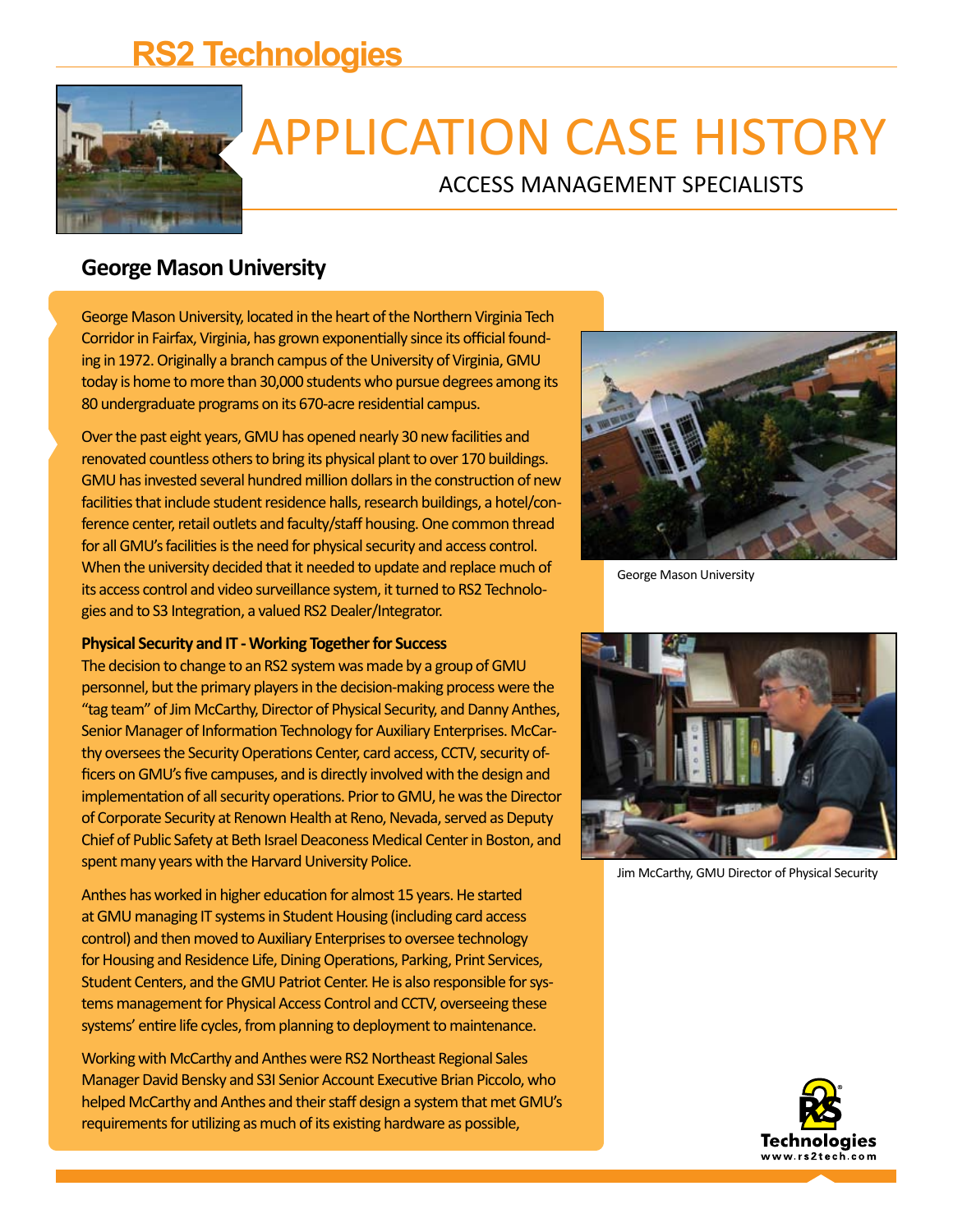## **RS2 Technologies**

integrating it with the latest locks, cameras, and other equipment, doing so in a user-friendly (but more powerful) access control system, and eliminating the training hassles and recurring software maintenance fees that had been a few of the less desirable facets of the old system. "Klunky" was how McCarthy described the previous system. "It was a huge training issue, as it would sometimes take 2 hours to train people how to use the most basic parts of the old system." Anthes agrees, adding that "trying to maintain the functionality of the old system was a huge headache." McCarthy interjects that "When we added that to the cost piece, such as the licensing, which was getting ridiculous, it was a no-brainer to go with RS2. We calculated our ROI on the RS2 system to be about 1-1/2 years."



Speaking from "the police side," McCarthy also liked the RS2 system's integration with his CCTV system and the functionality and ease of use of its interactive map feature. The access control system is integrated with an exacqVision VMS (video management system), which was also handled by S3I. At the time of the system installation, GMU had a mixture of over 500 analog and IP cameras operating on 14 completely different types of legacy DVRs. Through the efforts of S3I's Piccolo and RS2's Bensky, all the integration objectives were achieved and GMU got what McCarthy and Anthes feel is "a scalable system that has grown –and will continue to grow– along with the university. "Our growth here at GMU will continue." says Mc-Carthy. "We continue to announce the construction of new buildings and we're aggressively renovating older buildings, which includes installing access control."

In the past few years, McCarthy has been involved with more than a dozen different construction and renovation projects, so he needed a system that would be robust enough to keep up with GMU's growth plans and that would be scalable, open, and intuitive enough to be easily used by security professionals at the university level. (The pace of construction at GMU dictated that the university started a "Building Patriot Pride" section of its website to keep employees and students apprised of construction projects, including construction-related traffic issues. The section currently has 44 pages of postings and alerts.)

#### **RS2 and S3I - A Winning Team**

Both McCarthy and Anthes are highly complimentary of the RS2 – S3I team of Bensky and Piccolo. They both feel that, during complicated installations of the type they managed at GMU, communication between the university, the integrator, and the access control solution provider is one of the key ingredients for a successful project. S3I coordinated the integration of RS2's Access It!® Universal access control software, a combination of hardwired and wireless IP locks (more than 4,000 combined sets) from Assa Abloy and Allegion (formerly Ingersoll Rand), and the exacqVision VMS. GMU is running the same system (RS2's Access It!® Universal Enterprise Level solution) across five different campuses.



The GMU Research Observatory



Exterior of the Johnson Center



Inside the Johnson Center